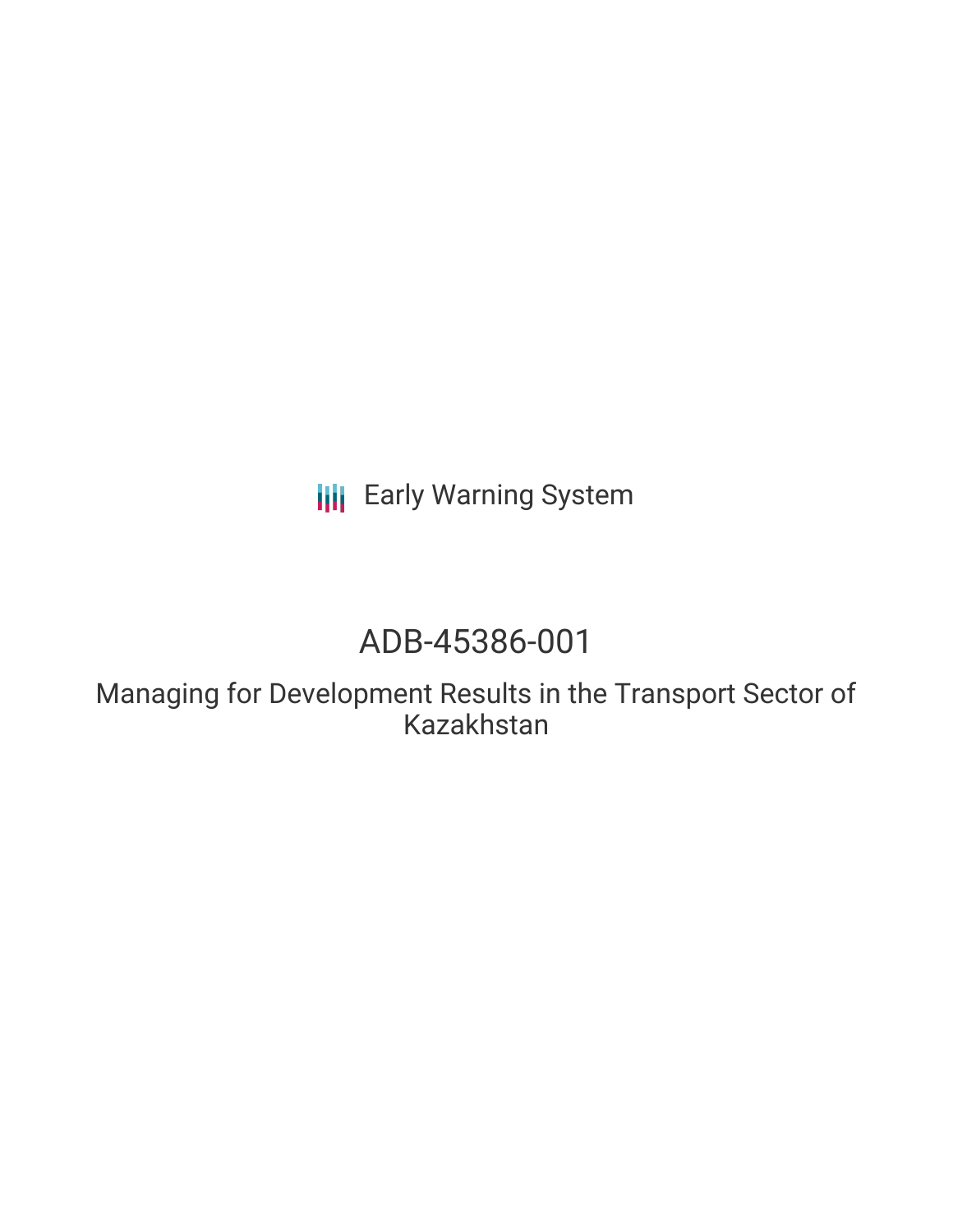

### Early Warning System Managing for Development Results in the Transport Sector of Kazakhstan

#### **Quick Facts**

| <b>Countries</b>               | Kazakhstan                   |
|--------------------------------|------------------------------|
| <b>Financial Institutions</b>  | Asian Development Bank (ADB) |
| <b>Status</b>                  | Canceled                     |
| <b>Bank Risk Rating</b>        | U                            |
| <b>Voting Date</b>             | 2014-06-30                   |
| <b>Borrower</b>                | Government of Kazakhstan     |
| <b>Sectors</b>                 | Law and Government           |
| <b>Investment Type(s)</b>      | <b>Advisory Services</b>     |
| <b>Investment Amount (USD)</b> | \$0.23 million               |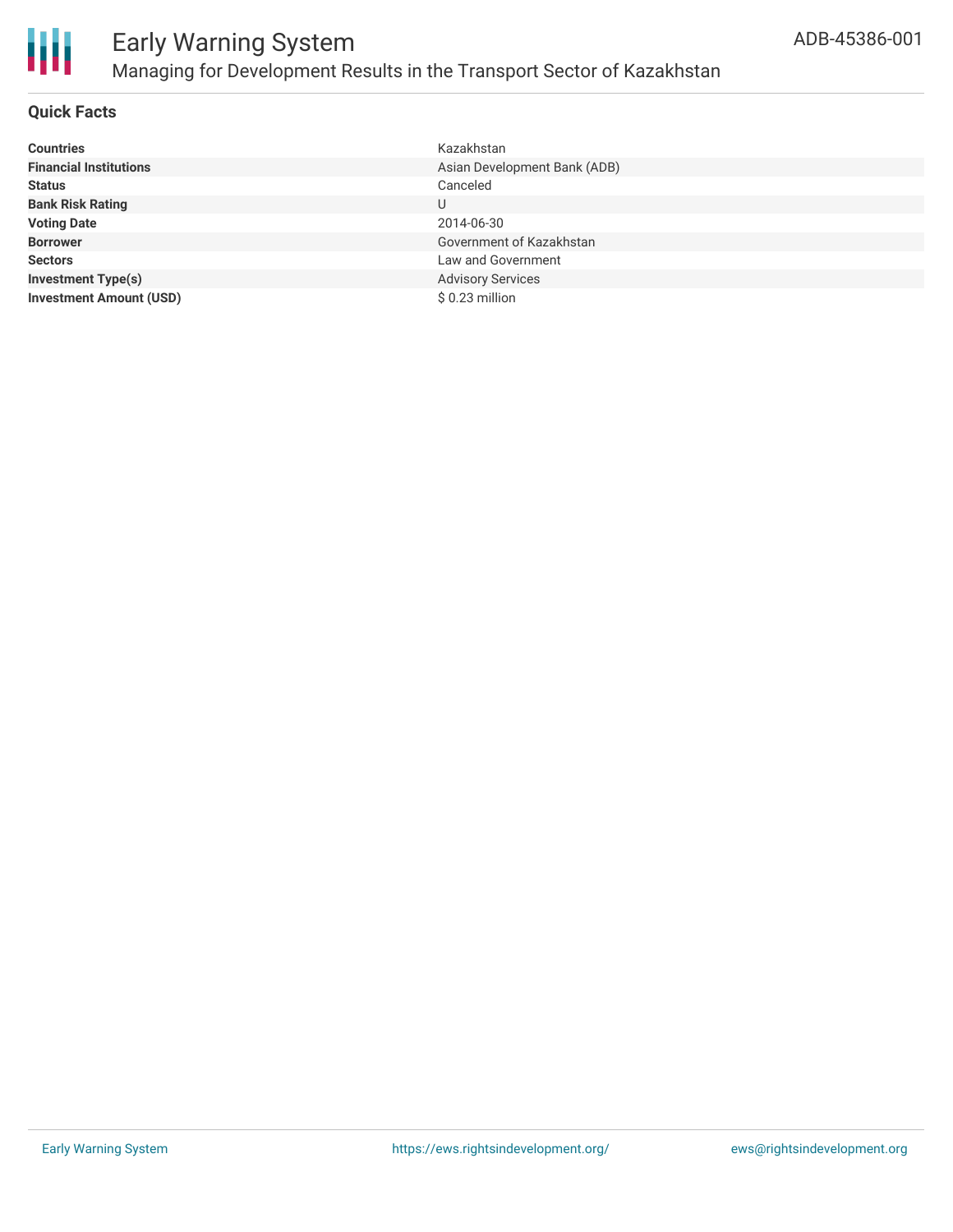

#### **Project Description**

According to ADB website, the small-scale capacity development technical assistance (S-CDTA) supports the government's priority to develop an efficient transport system and result-based management of the roads subsector. The S-CDTA is included in the country operations business plan, 2014 -2016 for Kazakhstan.

The impact will be improved planning, budgeting and service delivery in the transport sector. It will be monitored through integration of sector performance targets in the medium-term expenditure framework (MTEF) and annual budgets. The outcome will be enhanced institutional capacity of the MOTC to manage the roads subsector using a results-based approach. TA category is not disclosed for this project.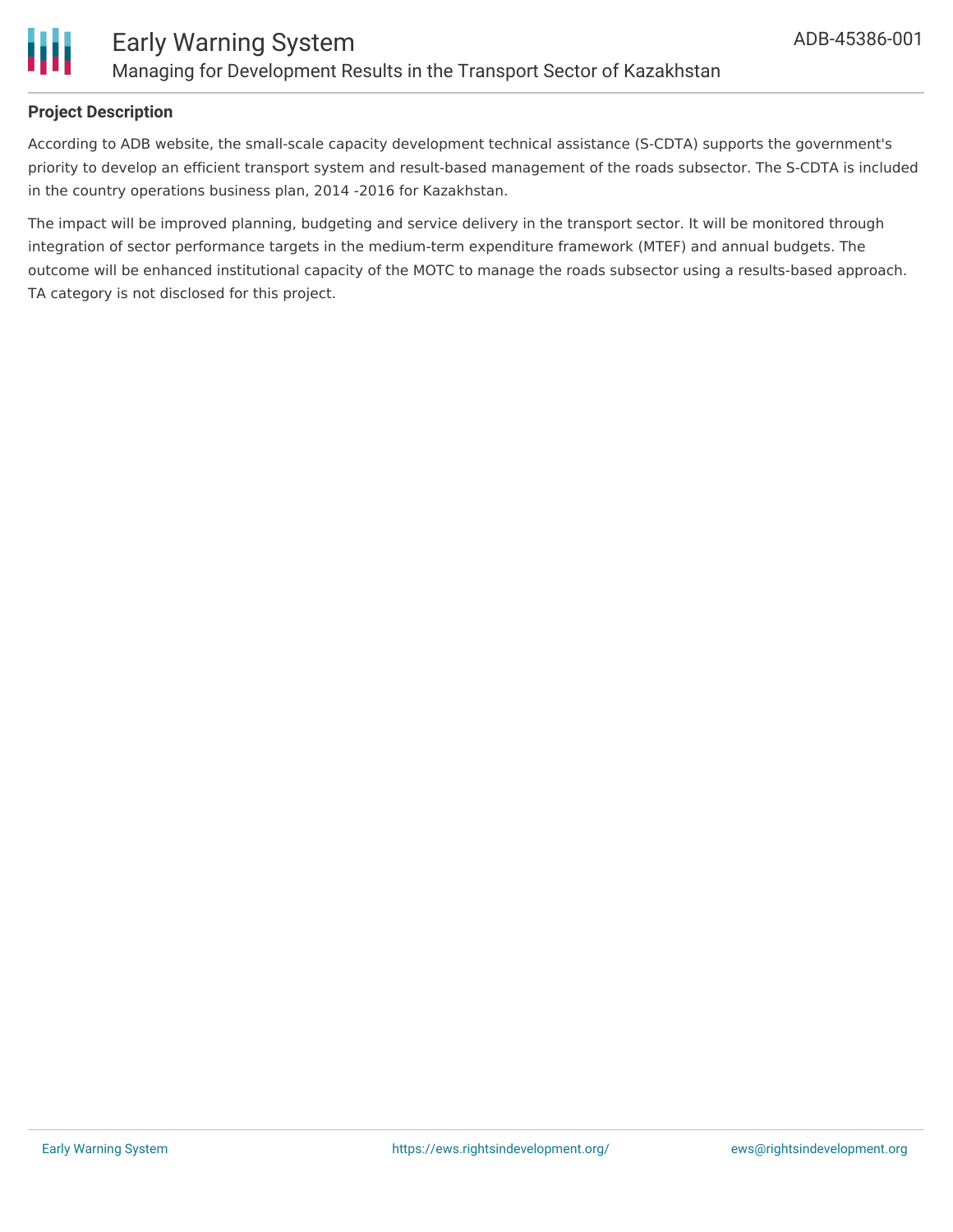

## Early Warning System Managing for Development Results in the Transport Sector of Kazakhstan

#### **Investment Description**

Asian Development Bank (ADB)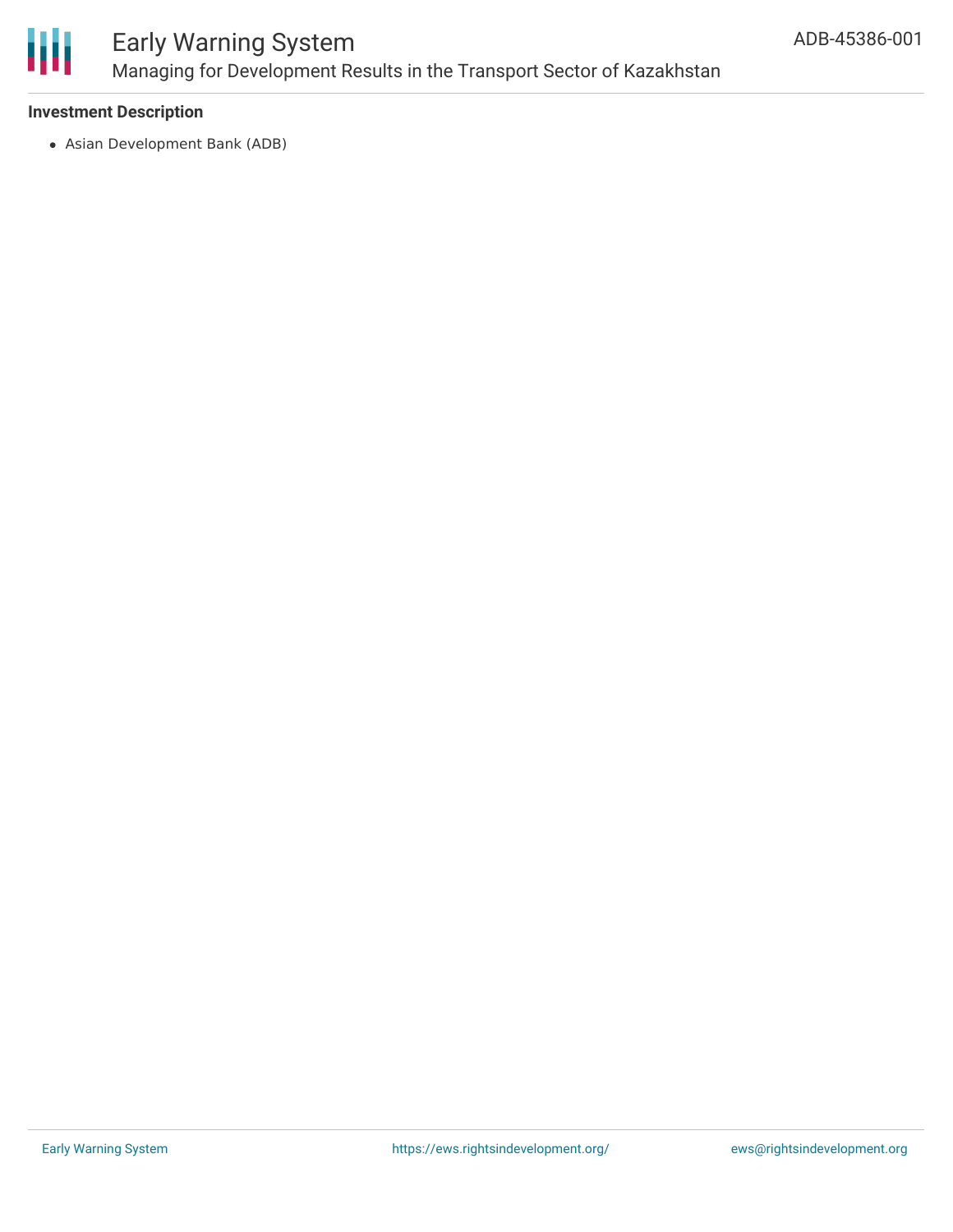

#### **Contact Information**

Project Officer: Mukhamedyarova, Aliya Central and West Asia Department No contact information provided at the time of disclosure.

Executing Agencies:

1. Department for Budget Investments

2. PPP Development under the Ministry of National Economy 010000, Astana, Kazakhstan, 8, Orynbor Street, Kazakhstan No contact information provided at the time of disclosure.

#### ACCOUNTABILITY MECHANISM OF ADB

The Accountability Mechanism is an independent complaint mechanism and fact-finding body for people who believe they are likely to be, or have been, adversely affected by an Asian Development Bank-financed project. If you submit a complaint to the Accountability Mechanism, they may investigate to assess whether the Asian Development Bank is following its own policies and procedures for preventing harm to people or the environment. You can learn more about the Accountability Mechanism and how to file a complaint at: http://www.adb.org/site/accountability-mechanism/main